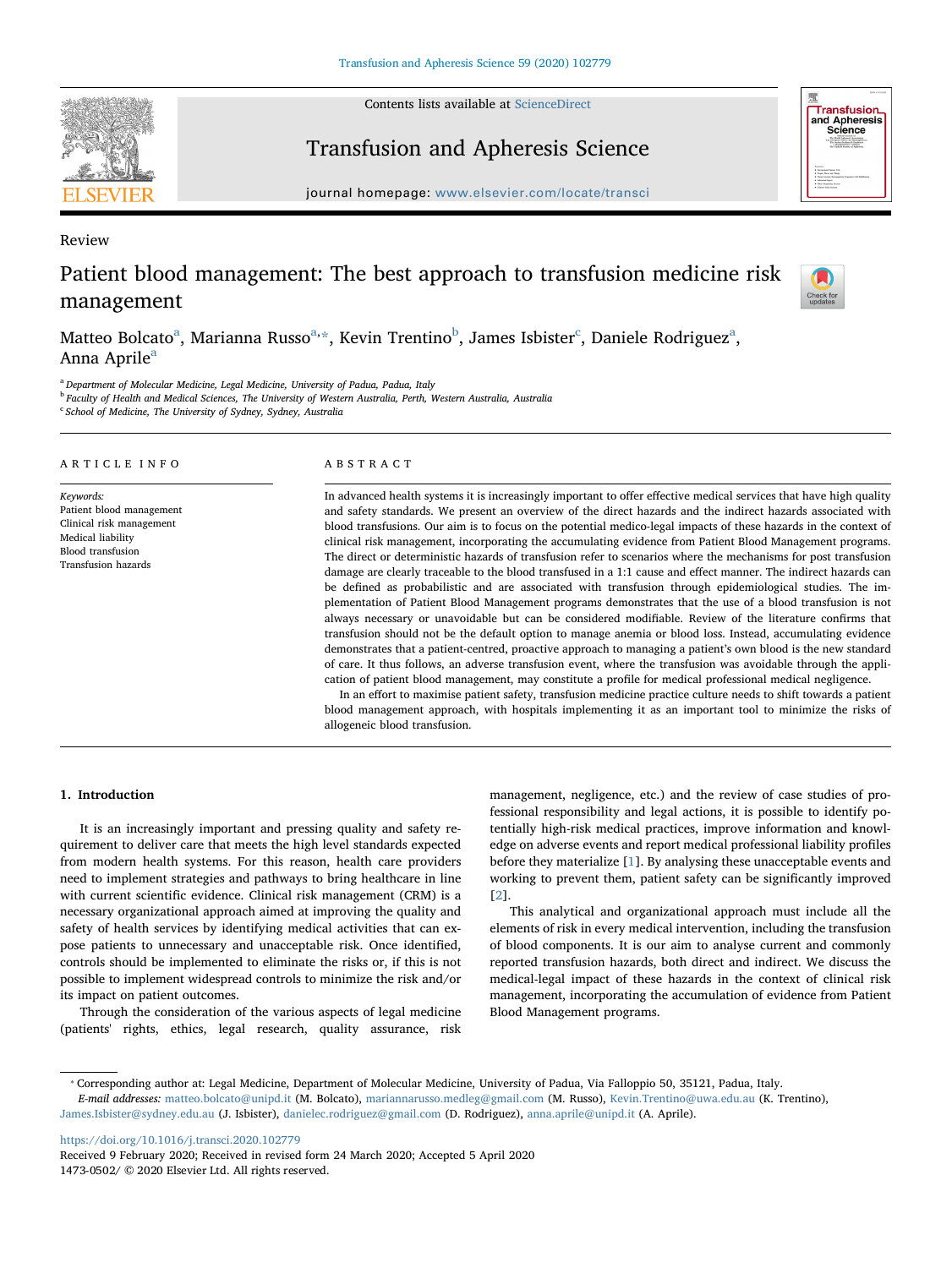### 2. The hazards of blood component transfusions

Blood transfusions have been a commonly used procedure for the treatment of anemia during the last century and is one of the most frequently performed medical therapies in the world. However, transfusion cannot be regarded as safe and free from risk for the patient, in particular for the pediatric population [\[3,](#page-5-2)[4](#page-5-3)]. Indeed, allogeneic blood transfusion is potentially associated with the greatest range of hazards of any single medical intervention. In this review we aim to give an overview of the main hazards associated with transfusions. Firstly, the direct or deterministic hazards, where the mechanisms for post-transfusion damage are clearly traceable to the blood transfused in a cause and effect manner, commonly referred to as the 1:1 hazards and documented in hemovigilance programs. Secondly, are the hazards that are responsible for indirect damage and defined as probabilistic, identified as associated with transfusion through epidemiological studies. In these circumstances the transfusion is a risk factor for an adverse outcome and not necessarily a specifically definable disease state.

## 2.1. Direct/deterministic transfusion hazards

## 2.1.1. Infectious hazards [\(Table 1\)](#page-1-0)

In high income countries the risk of contracting a serious infection (HIV / Hepatitis B and C) following the transfusion of blood is considered small [\[5\]](#page-5-4). However, there are previously unknown hazards in the infectious field, and despite testing, diseases transmitted by transfusion remain a potential hazard to patients. Of particular interest are the hazards of bacterial contamination, in particular for platelet concentrates [\[6](#page-5-5)]. Moreover, taking on ever greater importance, also due to global climate changes, are emerging pathogens [[7](#page-5-6)] such as Dengue, West Nile virus, Zika virus [[8](#page-5-7)], Chikungunya [\[9\]](#page-5-8), Ebola [\[10](#page-5-9)], and Hepatitis E virus [[11\]](#page-5-10), prion transmission [\[12](#page-5-11)], and protozoa [\[13](#page-5-12)].

Past tragedies associated with the transmission of HIV from blood transfusions have focused the attention on the infectious risk of transfusions. However, in reality the more frequent hazards in high income countries are non-infectious.

## 2.1.2. Non-infectious hazards [\(Table 2\)](#page-2-0)

These can be classified according to the chronology of the event and divided into immediate or delayed adverse events. The former are in turn are mechanistically divided into immunological or non-immunological. Examples of immunological reactions are represented by acute haemolytic reaction, non-haemolytic febrile reaction, allergic reactions, anaphylactic shock and acute lung injury related to transfusions (TRALI). Immediate non-immunological mechanism reactions include transfusion-related circulatory overload (TACO), post-transfusion hypo and hypertension, non-immunological hemolysis, calcium and potassium ionic imbalances, hypothermia and others [\[14](#page-5-13)–16].

The transfusion-related reactions defined as delayed generally occur in the hours or days following the administration of a blood component and can also be divided into those determined by immunological or non-immunological mechanisms. Transfusion associated graft versus host disease, post-transfusion purpura, and induction of erythrocyte and HLA alloantibodies are examples. Non-immunological mechanisms include iron overload, especially in frequently transfused patients.

Of the deterministic hazards those that appear, from an

epidemiological and clinical risk management perspective that are worthy of particular attention are transfusion-associated circulatory overload (TACO), transfusion-related acute lung injury (TRALI), and transfusion error in which an incorrect blood component is administered to the patient, creating an acute hemolytic incompatibility. These three possibilities, together with the bacterial contamination of the blood component represent the main causes of death and serious complication of transfusion [[14](#page-5-13)[,17](#page-5-14)]. Clinicians need to understand and avoid underestimating these transfusion hazards. For several reasons these hazards are of particular relevance in the medical-legal context.

Transfusion-associated circulatory overload (TACO) is now one of the commonest dangers of transfusion [\[18](#page-5-15)–21]. It has been reported in over 1 case per 100 transfused units. TACO is characterized by a cardiogenic pulmonary edema with consequent acute respiratory distress and failure. TACO occurs more frequently in patients who have comorbidities, such as cardiac compromise, fluid overload, coronary artery disease or acute renal failure. TACO is an immediate transfusion reaction that may be overlooked, or attributed to other causes, because the development or exacerbation of respiratory symptoms often occurs within 6–12 hours after the transfusion. In such cases, the cause of death may be attributed to the patient's comorbidities. These aspects are particularly relevant in forensic pathology and medicolegal cases where it becomes necessary, at autopsy, to establish the cause of death. Given the possible repercussions in the field of professional liability it is important for clinicians to be aware of TACO, its frequency and potential lethality.

Transfusion Related Lung Injury (TRALI) is a potential transfusion hazard occurring with significant frequency and increasing general awareness of this hazard. The incidence of TRALI is estimated to be one case every 10,000 transfused units although it is widely recognized this condition is underestimated. TRALI is an acute pulmonary lesion, characterized by non-cardiogenic pulmonary edema occurring within 6 h after transfusion, presenting with acute hypoxemia and bilateral pulmonary infiltrations [22–[24\]](#page-5-16).

Of significance from the epidemiological, clinical, medico-legal and public health management perspectives, are haemolytic reactions due to the administration of incompatible ABO blood components. These may be a result of human error in blood sampling, in the identification of the patient, or of the unit to be transfused. Particularly insightful are data collected by the Serious Hazards of Transfusion (SHOT) group. These reports underline the danger and not insignificant frequency of erroneous transfusions and near misses. These events are consistently recorded in annual surveys, despite the creation and application of standardized procedures for the identification and correct management of the units of blood components [[15](#page-5-17),[16\]](#page-5-18). These data can be partly explained by the fact that the transfusion error is a risk that does not belong only to hospital management, but is shared by human error, which is difficult to control and eliminate.

These events are particularly dangerous as they can lead to the occurrence of an acute or delayed haemolytic reaction. An anamnestic immune response can occur up to 21 days after transfusion. Delayed haemolytic transfusion reactions may not be related to the earlier blood transfusion, resulting in an incorrect cause attributed to hemolysis and the possibility of inappropriate therapy.

Complement-binding antibodies can mediate acute intravascular haemolysis, with acute renal failure and mortality between 8 and 44%

<span id="page-1-0"></span>Table 1

| Infectious hazards. |                                                                                                                                                                                                                                                         |  |  |
|---------------------|---------------------------------------------------------------------------------------------------------------------------------------------------------------------------------------------------------------------------------------------------------|--|--|
| Viral               | HIV, HBV, HCV, CMV, EBV, Hepatitis A (HAV), Hepatitis E (HEV), Human Herpes virus, WNV, Parvovirus, Chikungunya, Dengue fever virus (DFV), Human<br>papilloma virus (HPV), SARS virus, Simian foamy virus (SFV), Human T cell lymphotropic virus (HTLV) |  |  |
| Bacterial           | S. epidermidis, Micrococcus, Sarcina, Diphteroids. Pseudomonas, Bacillus, Yersinia enterocolitica, Streptococcus viridans, Bacteroides, Staphtlococcus aureus,<br>Campylobaacter. Treponema pallidum.                                                   |  |  |
| Protozoan<br>Prion  | Plasmodium malariae, Babesia sp., Plasmodium sp., Leishmania sp., Trypanosoma Cr.<br>Creutzfeldt-Jakob disease and variant of Creutzfeldt-Jakob disease                                                                                                 |  |  |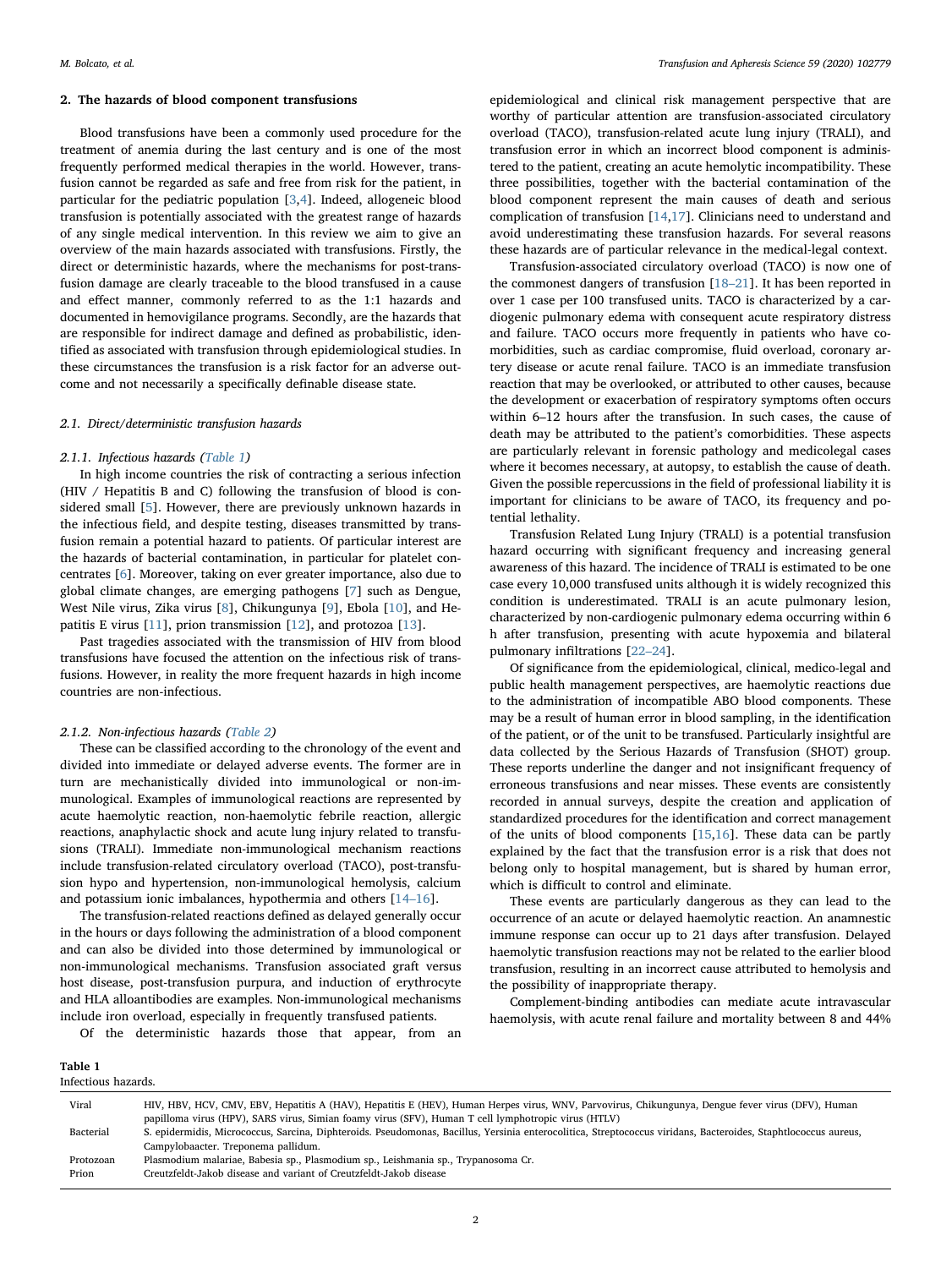#### <span id="page-2-0"></span>Table 2

Non-infectious hazards.

| Transfusion Reactions (Immunological)         | Immediate<br>Delayed | • Acute hemolytic reaction<br>• Febrile non-haemolytic reaction<br>• Anaphylactic shock<br>• Transfusion-related acute lung injury (TRALI)<br>• Transfusion-associated dyspnea (TAD)<br>• Delayed haemolytic reaction<br>• Transfusion associated graft-versus-host disease (TAGVHD)<br>• Transfusion associated microchimerism (increased risk in trauma)<br>• Post transfusion purpura |
|-----------------------------------------------|----------------------|------------------------------------------------------------------------------------------------------------------------------------------------------------------------------------------------------------------------------------------------------------------------------------------------------------------------------------------------------------------------------------------|
| Transfusion Complications (Non-immunological) | Immediate            | • Alloimmunization and HLA<br>• Transfusion-related immunomodulation (TRIM)<br>• Transfusion-related circulatory overload (TACO)<br>$\bullet$ Hypotension - Hypertension<br>• Non-immunological hemolysis<br>· Hypocalcemia, Hyperkalemia                                                                                                                                                |
| Human Error                                   | Delayed              | $\bullet$ Hypothermia<br>• Martial overload / hemochromatosis (iron overload, especially in frequently transfused patients)<br>• ABO incompatibility<br>• Wrong name on tube<br>• Wrong product transfused<br>• Other                                                                                                                                                                    |

## [[25\]](#page-5-19).

## 2.2. Probabilistic hazards ([Table 3\)](#page-2-1)

The probabilistic adverse outcomes associated with transfusion are have been consistently identified through large epidemiological studies [[26\]](#page-5-20). The majority of studies investigating the relationship between transfusion and patient outcomes have demonstrated that transfusion is independently associated with increased mortality and morbidity. This relationship is dose-dependent [\[27](#page-5-21)], with a number of studies showing that even transfusing a single unit of blood is associated with worse patient outcome [\[28](#page-5-22)–31].

The increased mortality and morbidity observed in these large epidemiological studies are statistical outcomes; they indicate an increase in various adverse events commonly reported to be associated with the administration of blood components.

For decades allogeneic blood transfusion has been known to have a significant impact on the patient's immune system [\[32](#page-5-23)]. Transfusion immunomodulation is clinically relevant as it is associated with increased cancer recurrence rates and post-operative infections. One systematic review and meta-analysis of randomized controlled trials found that even when leukocyte-reduced blood is transfused patients assigned to liberal transfusion strategies had a higher risk of health-care associated infections [[33\]](#page-5-24). This suggests transfusion-related immunomodulation persists despite reduction of leukocytes. Although it is difficult to give an exact standardized measure of the adverse patient outcomes attributable to transfusion-related immunomodulation it is nonetheless worthy of consideration [[34,](#page-5-25)[35\]](#page-5-26).

## <span id="page-2-1"></span>Table 3

Probabilistic Transfusion Risks.

**Mortality Morbidity** Multisystem organ failure Stroke Renal impairment/failure Immunomodulation Cancer recurrence Development of Non-Hodgkin lymphoma Venous arterial thromboembolism Vasospasm Bleeding requiring reoperation Increased hospital length of stay Increased ICU length of stay Increased admission to ICU

After a review of the literature Farmer et al reported that the use of blood products is associated with increased pulmonary, cardiovascular, neurological, renal, and oncological complications [[27\]](#page-5-21). Many of these studies highlight a dose-dependent increase in adverse outcomes associated with red cell transfusion. An increase in venous and arterial thromboembolism and vasospasm with the occurrence of stroke and acute coronary syndrome is reported. These complications can be identified from the epidemiological studies that demonstrate transfused patients have increased hospital and intensive care unit length of stay, and duration of mechanical ventilation. Contrary to what can be thought, the administration of blood components can increase the risk of bleeding [\[36](#page-5-27),[37\]](#page-5-28).

## 3. The medico-legal aspects

Patient safety is directly related to the attention health professionals and institutions give to prevent exposure to adverse events. This is based on the Hippocratic maxim "primum non nocere", which focuses on choosing therapies that expose patients to as few hazards as possible.

In legal medicine, particularly when evaluating the professional liability of health providers, any known risks of medical interventions or procedures that materialize are defined as adverse events [[38,](#page-5-29)[39](#page-5-30)]. Not all adverse events are considered medical errors; only adverse events potentially foreseeable, preventable or can be minimised are to be considered negligence ([Fig. 1\)](#page-3-0).

These errors can be attributable to the individual health worker, to the medical team, or to the hospital administration or system problems. The administrative or organisational and system deficiencies resulting in an adverse event can give rise to disputes of a medical-legal nature both in criminal and civil claims for compensation for the damage caused to the patient.

An example of an error by the individual health care professional may be represented by damage caused to nerves as a result of surgical error. A surgeon is expected to be aware of nerves located near the site of surgery and put adequate precautions in place to ensure they will not be damaged.

If the nerve was not directly related to the planned surgery but in close proximity to the site of intervention and could be safeguarded with adequate precaution, the damage would be due to the negligence of the individual operator.

A useful example to understand the organizational liability of hospital authorities can be represented by the otherwise avoidable hospital-wide spread of a known infection due to lack of standardized infection monitoring and control procedures.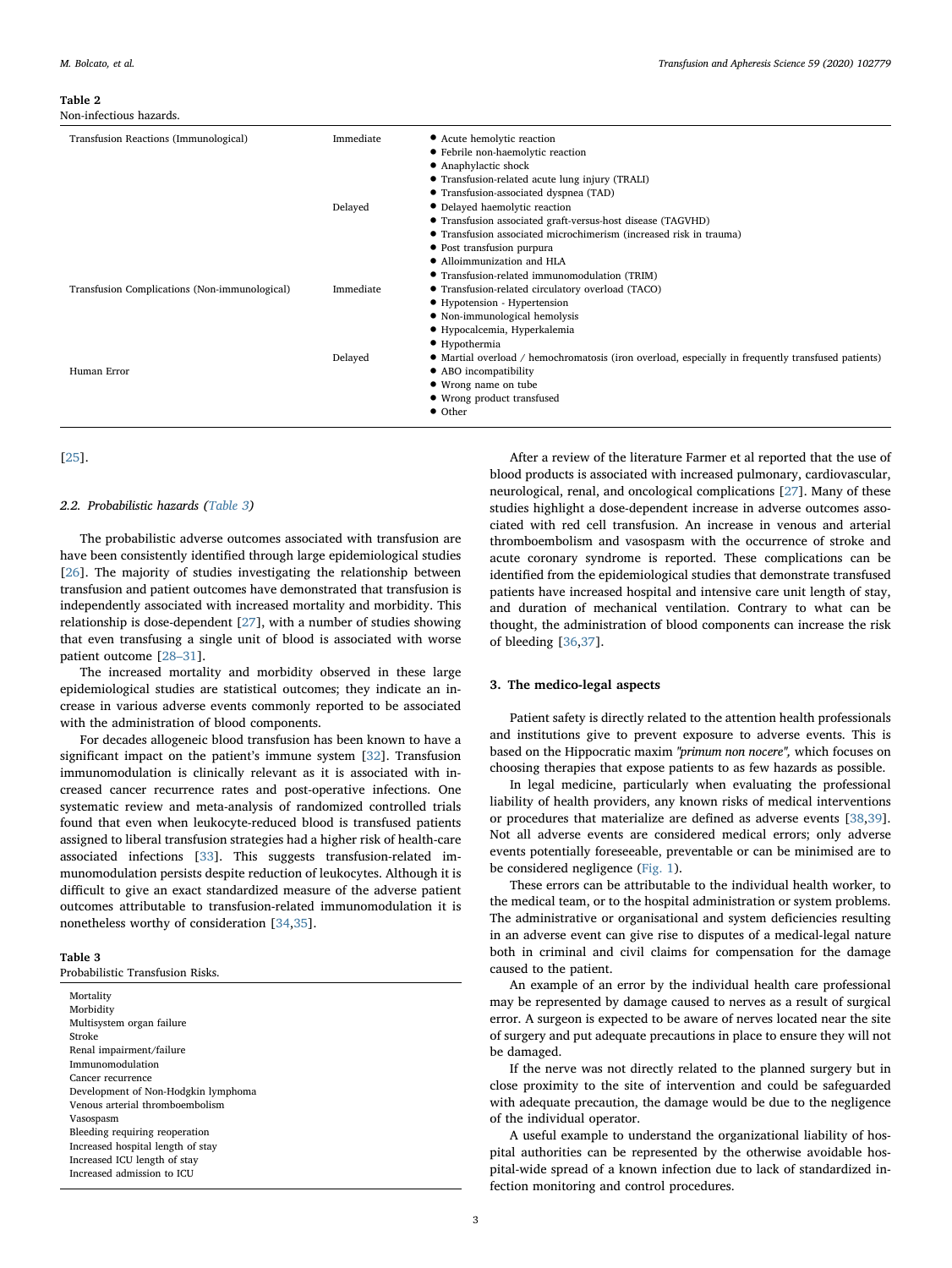<span id="page-3-0"></span>

Fig. 1. Root cause analysis of poor transfusion outcome.

These concepts also apply to the field of transfusion medicine. Over the years transfusion medicine has focused more on blood product safety through investments in research and development in order to improve the collection, storage, cataloguing, transportation and administration of blood [\[40](#page-5-31)–44]. While these activities have contributed to improving the safety of the product it is not possible to eliminate all risks as blood is a biological product and the processes of collection, storage, cataloguing, transportation and administration is influenced by numerous factors, many including human involvement.

Patient-focused strategies include interventions that may reduce or even eliminate the need for a transfusion and the associated risks. The evolution and application of patient blood management is resulting in the necessary paradigm shift back to addressing the patients' diagnosis and clinical problem, rather than transfusion medicine being productfocused. Patient blood management (PBM) can be regarded as a sine qua non as it shifts the attention in transfusion medicine back to the patient and management of the patient's own blood where is should always have been [[45\]](#page-5-32). PBM is an evidence-based, patient-specific medical and surgical concept that employs a multidisciplinary multi-modal team approach to optimizing the patient's red cell mass, minimizing blood loss and exploiting and optimizing the patient's physiological tolerance of anaemia.

The implementation of PBM programs has repeatedly demonstrated that transfusions can generally be predicted and avoided or minimised in many clinical scenarios. The First Austrian Benchmark Study in elective orthopaedic and cardiac surgery demonstrated that the level of anaemia prior to surgery, the volume of perioperative blood loss, and the transfusion trigger used predicted 97.4% of all transfusions [[46\]](#page-5-33).

This predictability makes possible the modification of the risk factors for transfusion. Anaemia, transfusion, and bleeding can be managed [[47\]](#page-5-34) through PBM which "pre-empts and significantly reduces transfusions by addressing modifiable risk factors that may result in transfusion well before a transfusion may even be considered" [\[48](#page-5-35)].

In some clinical scenarios, the use of medical and surgical techniques and devices with associated haemorrhage is a necessity. In such circumstances the application of the three pillars principle of PBM can minimise the use of a blood transfusion when it cannot be avoided.

A randomized controlled trial by Froessler and colleagues [\[49](#page-5-36)] highlighted the impact of applying the first pillar of PBM. The trial compared transfusion rates in patients with iron deficiency anaemia treated with intravenous (IV) iron with usual care for major abdominal surgery. Only the treatment with intravenous iron resulted in a 60% reduction in transfusion. Though terminated early, the authors also found that patients receiving IV iron had higher haemoglobin levels four weeks after surgery and shorter hospital length of stay. Regarding strategies from the second pillar of PBM, two systematic reviews and meta-analyses [[50,](#page-5-37)[51](#page-5-38)] pooled data from randomised controlled trials on the use of intraoperative cell salvage and report that the use of cell salvage reduced the rate of exposure to RBC transfusion by 38% (RR 0.62; 95% CI 0.55 to 0.70) [[50\]](#page-5-37) and 39% (RR 0.61; 95% CI 0.57 to 0.65) [[51\]](#page-5-38). Globally a systematic review and meta-analysis of PBM programs [\[52](#page-5-39)] found that implementation of PBM significantly reduced transfusion rates by 39% (RR 0.61, 95% CI 0.55–0.68, P < 0.001), and mortality rate by 11% (RR 0.89, 95% CI 0.80–0.98, P = 0.02).

The accumulation of evidence in the literature demonstrates transfusion does not need to be the default option to manage anaemia or blood loss. Continuing to consider blood transfusion as a default therapy will mean transfusion safety efforts will continue to focus on blood product safety. However, accumulating evidence now demonstrates that a patient-centred and proactive approach to managing a patients' own blood is possible, necessary and should be a standard of care.

Anaemia and bleeding are to some extent foreseeable perioperative elements and through the application of PBM it is possible to reduce, and in many cases eliminate transfusions and safeguard the patient from avoidable transfusion related hazards. The implementation of PBM in a systematic and patient-centered manner becomes a fundamental tool for controlling and managing clinical risk in order to increase the quality of care provided and patient safety [\[36](#page-5-27)].

It is reasonable to state that the administration of blood components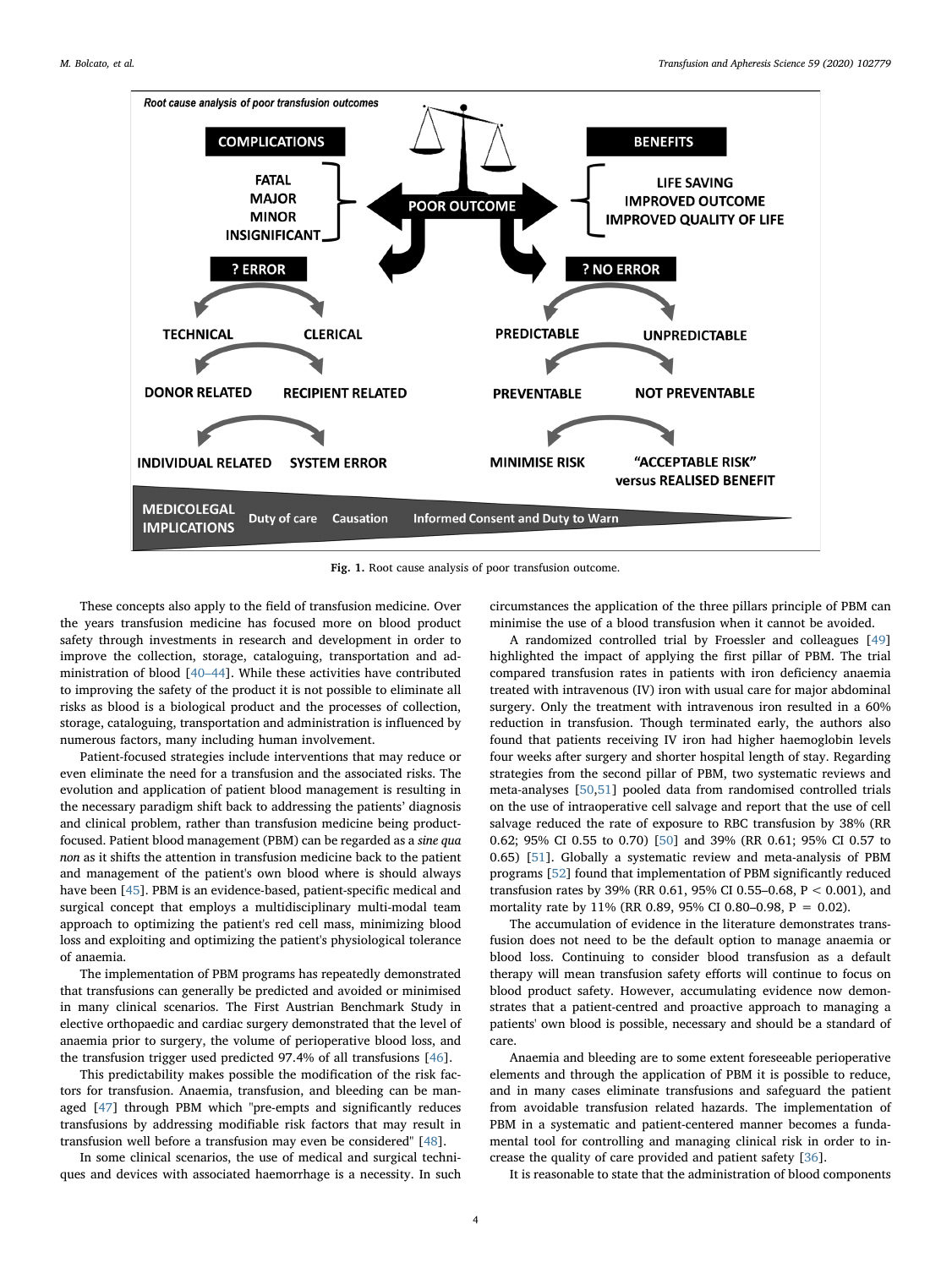is generally predictable and knows to be associated with numerous hazards, both direct and indirect. For this reason, patient exposure to allogeneic blood should be avoided or minimized as far as possible. There is now good evidence that restrictive transfusion thresholds should be applied, in agreement with the current indications from based on clinical practice guidelines [\[53](#page-5-40)]. As a corollary and not its primary aim, implementing PBM programs results in reduced patient exposure to the unnecessary risks of allogeneic blood products and fulfills stewardship of donor blood responsibilities and ensuring a valuable community and costly resource is available. This can be accomplished by appropriately managing a patient's own blood, proactively diagnosing and managing the possible and probable indications for blood transfusion.

Not proactively practicing PBM may inevitably expose patients to additional and potentially avoidable hazards and clinicians and the health system to potential litigation in the event of an adverse clinical outcome. A systematic review and meta-analysis of preoperative anaemia and outcomes reported that anaemic patients had a three times higher probability of death, four times higher probability of acute kidney injury and twice the likelihood of infection compared to patients not anaemic at the time of admission [[54\]](#page-5-41).

Elective patients who are treated according to the three pillars of PBM would ensure hematological optimization before surgery and minimize intraoperative blood loss. With this approach, the patient's hemoglobin is less likely to fall to a level at which the red cell transfusion would be considered appropriate.

Where opportunities to optimize the patient's blood before surgery are missed, relevant good practice strategies could still be applied in the management of postoperative anaemia after major surgery [\[55\]](#page-5-42). This approach has made major surgery possible without the use of transfusions with similar or better results for patients [[56](#page-6-0),[57\]](#page-6-1), by avoiding exposure to the hazards associated with transfusion.

The concepts and practice of PBM being confirmed as achieving optimal outcomes for patients, especially in the perioperative setting, it is reasonable to communicate these concepts into the fields of professional conduct assessment and the medical-legal setting. With this medicolegal awareness, that transfusion hazards are known and most perioperative transfusions can be avoided or minimised through appropriate PBM strategies, it is reasonable to regard PBM as a medicolegal standard of care. It thus follows that, in the absence of PBM strategies, and an adverse outcome ensues for a patient that is causally linked to a transfusion medical professional liability is established.

In specific cases, with knowledge of the hazards of allogeneic blood transfusion and their predictability, avoidance should be a priority. Even if transfusions cannot be avoided and medical or surgical procedures are not completely performed without transfusions, adoption of PBM strategies can contributed to the reduction of clinical risk. Studies demonstrate that the risks associated with transfusions are dose-dependent [[33,](#page-5-24)[58](#page-6-2)[,59](#page-6-3)]. It thus follows that administering fewer transfusions will reduce the risk of the risk of direct adverse events and is also likely to decrease the mortality and morbidity independently associated with transfusion as demonstrated by epidemiological studies.

On the contrary, a medico-legal dispute for medical liability may develop following the occurrence of direct transfusion-related adverse events due to avoidable transfusions through PBM strategies.

These direct risks are clearly identified by a definitive medico-legal evaluation as would be the case in criminal law where the determination of the causal link requires a high level of scientific and well-reasoned credibility and certainty. According to the current scientific evidence, as in criminal law, correlation cannot attribute causation to the indirect or statistical risks of transfusion as the probability of causation is based in large part on epidemiological studies [[26\]](#page-5-20). It flows that from the point of view of litigation for medical professional liability is thus in the field of civil law, where the causal assessment is normally obtainable with different rigor, ie balance of probabilities.

countries where the action of the European Court of Human Rights is present. The Court has already executed numerous judgments regarding situations in which the health of patients is endangered or compromised due to the failure to provide adequate organizational measures to prevent and reduce adverse events.

It is true that other medical activities forming part of the toolbox of PBM strategies may present risks. Some obviously present no risk and are simply good patient care, such as the use of micro-sampling, meticulous surgical technique and point of care technology. Other strategies, such as intravenous iron administration, the use of erythropoiesisstimulating agents, and fibrinogen concentrate replacement therapy, do involve some risk. However, these risks are generally not comparable when balanced against the risks of transfusing labile blood components. All such risks must be known, identified and minimized through adequate training of the clinical staff in order to guarantee the maximum quality and safety for the patient [\[60](#page-6-4)[,61](#page-6-5)]. It would be inappropriate to avoid or delay implementation of a PBM program out of fear of the risks associated with specific PBM strategies.

The considerations of a medical-legal nature must be known by the health authorities since, in addition to the costs associated with not implementing PBM programs, there could be added costs linked to the medico-legal litigation linked to an outdated and disorganized transfusion medicine practices. The resulting liability could affect individual physicians who have not followed the current evidence-based PBM guidelines, as well as the health executives who have an organizational responsibility to introduce procedures and systems for the establishing and monitoring of PBM within the hospitals.

PBM programs are particularly important considering that implementation of blood-saving programs has proved cost-effective when implemented as part of a coordinated quality and safety program [62–[64\]](#page-6-6). For a PBM program to have maximum impact and effectiveness it must have executive-sponsorship and be supported by hospital administration through the coordination, education and training of all clinical staff.

Not only does a PBM program appropriately manage a patient's blood but identifies the probability of a patient requiring allogeneic blood transfusion and the known risks. An evidence-based PBM program with individualised patient clinical pathways better patient outcome are achieved and the risks of allogenic blood transfusion minimized or eliminated. The program should also consider patient preferences, by providing education so patients can confirm and document their consent to their blood management treatment options in a reasoned and informed manner. By updating and training healthcare personnel, a "culture" of Patient Blood Management is created, in which allogeneic transfusion, like any other tissue transplant, is the last resort, not the first reflective and default action [[65\]](#page-6-7).

## 4. Conclusions

PBM programs are a pivotal quality and safety patient management tool for improving clinical outcomes. Local health and hospital authorities with support from high level government responsible for providing resources are central to promoting effective and sustainable implementation of PBM programs. Accreditation and related regulatory measures are also integral to ensuring maximum patient safety. The PBM approach enables a change in transfusion medicine practice culture and as a corollary is a valuable tool for limiting transfusion risk and minimising potential litigation related preventable poor clinical outcomes.

## Declaration of Competing Interest

The authors declare no competing financial interests.

Medico-legal disputes will be realized in a particular way in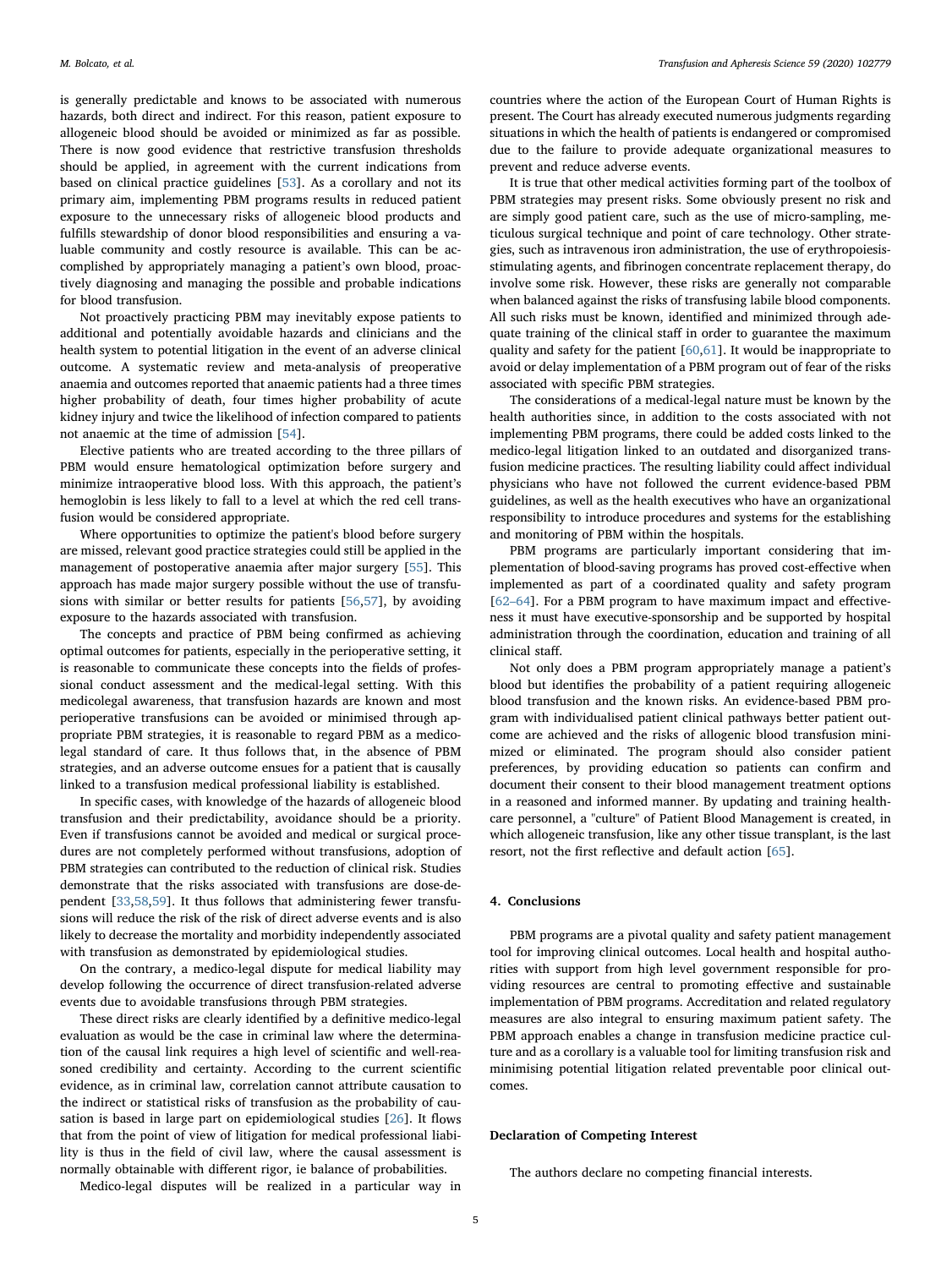## References

- <span id="page-5-0"></span>[1] Bolcato M, Fassina G, Rodriguez D, Russo M, Aprile A. The contribution of legal medicine in clinical risk management. BMC Health Serv Res 2019;19:85. [https://](https://doi.org/10.1186/s12913-018-3846-7) [doi.org/10.1186/s12913-018-3846-7.](https://doi.org/10.1186/s12913-018-3846-7)
- <span id="page-5-1"></span>[2] Oyebode F. Clinical errors and medical negligence. Med Princ Pract 2013;22:323–33. [https://doi.org/10.1159/000346296.](https://doi.org/10.1159/000346296)
- <span id="page-5-2"></span>[3] Oakley FD, Woods M, Arnold S, Young PP. Transfusion reactions in pediatric compared with adult patients: a look at rate, reaction type, and associated products. Transfusion 2015;55:563–70. [https://doi.org/10.1111/trf.12827.](https://doi.org/10.1111/trf.12827)
- <span id="page-5-3"></span>[4] Vossoughi S, Perez G, Whitaker BI, Fung MK, Stotler B. Analysis of pediatric adverse reactions to transfusions. Transfusion 2018;58:60–9. [https://doi.org/10.1111/trf.](https://doi.org/10.1111/trf.14359) [14359.](https://doi.org/10.1111/trf.14359)
- <span id="page-5-4"></span>[5] Carson JL, Triulzi DJ, Ness PM. Indications for and adverse effects of red-cell transfusion. N Engl J Med 2017;377:1261–72. [https://doi.org/10.1056/](https://doi.org/10.1056/NEJMra1612789) [NEJMra1612789.](https://doi.org/10.1056/NEJMra1612789)
- <span id="page-5-5"></span>[6] Spindler-Raffel E, Benjamin RJ, McDonald CP, Ramirez-Arcos S, Aplin K, et al. Enlargement of the WHO international repository for platelet transfusion-relevant bacteria reference strains. Vox Sang 2017;112:713–22. [https://doi.org/10.1111/](https://doi.org/10.1111/vox.12548) [vox.12548.](https://doi.org/10.1111/vox.12548)
- <span id="page-5-6"></span>[7] Blajchman MA, Vamvakas EC. The continuing risk of transfusion-transmitted infections. N Engl J Med 2006;355:1303–5. [https://doi.org/10.1056/NEJMp068178.](https://doi.org/10.1056/NEJMp068178)
- <span id="page-5-7"></span>[8] Franchini M, Velati C. Blood safety and zoonotic emerging pathogens: Now it's the turn of Zika virus!. Blood Transfus 2016;14:93–4. [https://doi.org/10.2450/2015.](https://doi.org/10.2450/2015.0187-15) [0187-15.](https://doi.org/10.2450/2015.0187-15)
- <span id="page-5-8"></span>[9] Petersen LR, Stramer SL, Powers AM. Chikungunya virus: possible impact on transfusion medicine. Transfus Med Rev 2010;24:15–21. [https://doi.org/10.1016/j.](https://doi.org/10.1016/j.tmrv.2009.09.002) [tmrv.2009.09.002.](https://doi.org/10.1016/j.tmrv.2009.09.002)
- <span id="page-5-9"></span>[10] Koepsell SA, Winkler AM, Roback JD. The role of the laboratory and transfusion service in the management of ebola virus disease. Transfus Med Rev 2017;31:149–53. [https://doi.org/10.1016/j.tmrv.2016.11.002.](https://doi.org/10.1016/j.tmrv.2016.11.002)
- <span id="page-5-10"></span>[11] [Hoofnagle JH, Nelson KE, Purcell RH. Hepatitis E. N Engl J Med 2012;27:1237](http://refhub.elsevier.com/S1473-0502(20)30068-9/sbref0055)–44.
- <span id="page-5-11"></span>[12] Seed CR, Hewitt PE, Dodd RY, Houston F, Cervenakova L. Creutzfeldt-Jakob disease and blood transfusion safety. Vox Sang 2018;113:220–31. [https://doi.org/10.1111/](https://doi.org/10.1111/vox.12631) [vox.12631.](https://doi.org/10.1111/vox.12631)
- <span id="page-5-12"></span>[13] Mortimer PP. Making blood safer. BMJ 2002;325:400–1. [https://doi.org/10.1136/](https://doi.org/10.1136/bmj.325.7361.400) [bmj.325.7361.400.](https://doi.org/10.1136/bmj.325.7361.400)
- <span id="page-5-13"></span>[14] Bolton-Maggs PHB, Cohen H. Serious Hazards of Transfusion (SHOT) haemovigilance and progress is improving transfusion safety. Br J Haematol 2013;163:303–14. [https://doi.org/10.1111/bjh.12547.](https://doi.org/10.1111/bjh.12547)
- <span id="page-5-17"></span>[15] Bolton-Maggs PHB. SHOT conference report 2016: serious hazards of transfusion – human factors continue to cause most transfusion-related incidents. Transfus Med 2016;26:401–5. [https://doi.org/10.1111/tme.12380.](https://doi.org/10.1111/tme.12380)
- <span id="page-5-18"></span>[16] Bolton-Maggs PHB. Conference report: International Haemovigilance Seminar and the SHOT Annual Symposium, 10–12 July 2018. Transfus Med 2019;29:247–52. [https://doi.org/10.1111/tme.12569.](https://doi.org/10.1111/tme.12569)
- <span id="page-5-14"></span>[17] Vamvakas EC, Blajchman MA. Blood still kills: six strategies to further reduce allogeneic blood transfusion-related mortality. Transfus Med Rev 2010;24:77–124. [https://doi.org/10.1016/j.tmrv.2009.11.001.](https://doi.org/10.1016/j.tmrv.2009.11.001)
- <span id="page-5-15"></span>[18] Roubinian NH, Hendrickson JE, Triulzi DJ, Gottschall JL, Chowdhury D, Kor DJ, et al. Incidence and clinical characteristics of transfusion-associated circulatory overload using an active surveillance algorithm. Vox Sang 2017;112:56–63. [https://doi.org/10.1111/vox.12466.](https://doi.org/10.1111/vox.12466)
- [19] Gosmann F, Nørgaard A, Rasmussen MB, Rahbek C, Seeberg J, Møller T. Transfusion-associated circulatory overload in adult, medical emergency patients with perspectives on early warning practice: A single-centre, clinical study. Blood Transfus 2018;16:137–44. [https://doi.org/10.2450/2017.0228-16.](https://doi.org/10.2450/2017.0228-16)
- [20] Li G, Rachmale S, Kojicic M, Shahjehan K, Malinchoc M, Kor DJ, et al. Incidence and transfusion risk factors for transfusion-associated circulatory overload among medical intensive care unit patients. Transfusion 2011;51:338. [https://doi.org/10.](https://doi.org/10.1111/j.1537-2995.2010.02816.x) [1111/j.1537-2995.2010.02816.x.](https://doi.org/10.1111/j.1537-2995.2010.02816.x)
- [21] Klanderman RB, Bosboom JJ, Migdady Y, Veelo DP, Geerts BF, Murphy MF, et al. Transfusion-associated circulatory overload—a systematic review of diagnostic biomarkers. Transfusion 2019;59:795–805. [https://doi.org/10.1111/trf.15068.](https://doi.org/10.1111/trf.15068)
- <span id="page-5-16"></span>[22] Shander A, Popovsky MA. Understanding the consequences of transfusion-related acute lung injury. Chest 2005;128:598S–604S. [https://doi.org/10.1378/chest.128.](https://doi.org/10.1378/chest.128.5_suppl_2.598S) [5\\_suppl\\_2.598S.](https://doi.org/10.1378/chest.128.5_suppl_2.598S)
- [23] Vlaar APJ, Binnekade JM, Prins D, Van Stein D, Hofstra JJ, Schultz MJ, et al. Risk factors and outcome of transfusion-related acute lung injury in the critically ill: a nested case-control study. Crit Care Med 2010;38:771–8. [https://doi.org/10.1097/](https://doi.org/10.1097/CCM.0b013e3181cc4d4b) [CCM.0b013e3181cc4d4b.](https://doi.org/10.1097/CCM.0b013e3181cc4d4b)
- [24] [Benson AB, Moss M, Silliman CC. Transfusion-related acute lung injury \(TRALI\): a](http://refhub.elsevier.com/S1473-0502(20)30068-9/sbref0120) [clinical review with emphasis on the critically ill. Br J Haematol 2009;147:431](http://refhub.elsevier.com/S1473-0502(20)30068-9/sbref0120)–43.
- <span id="page-5-19"></span>[25] [Davenport RD, Bluth MH. Hemolytic transfusion reactions. In: Simon T, Mc-](http://refhub.elsevier.com/S1473-0502(20)30068-9/sbref0125)[Cullough J, Snyder EL, Solheim BG, Strauss RG, editors. Ross. Princ. Transfus. Med.](http://refhub.elsevier.com/S1473-0502(20)30068-9/sbref0125) [5th ed.West Sussex, UK: Wiley-Blackwell; 2016. p. 642](http://refhub.elsevier.com/S1473-0502(20)30068-9/sbref0125)–51.
- <span id="page-5-20"></span>[26] Isbister JP, Shander A, Spahn DR, Erhard J, Farmer SL, Hofmann A. Adverse blood transfusion outcomes: establishing causation. Transfus Med Rev 2011;25:89–101. [https://doi.org/10.1016/j.tmrv.2010.11.001.](https://doi.org/10.1016/j.tmrv.2010.11.001)
- <span id="page-5-21"></span>[27] [Farmer S, Hofmann A, J I. Transfusion and patient outcomes. In: Gombotz H,](http://refhub.elsevier.com/S1473-0502(20)30068-9/sbref0135) [Zacharowski K, Spahn DR, editors. Patient Blood Manag. Stuttgart: Thieme; 2016.](http://refhub.elsevier.com/S1473-0502(20)30068-9/sbref0135) [p. 19](http://refhub.elsevier.com/S1473-0502(20)30068-9/sbref0135)–28.
- <span id="page-5-22"></span>[28] Bernard AC, Davenport DL, Chang PK, Vaughan TB, Zwischenberger JB. Intraoperative transfusion of 1 U to 2 U packed red blood cells is associated with increased 30-day mortality, surgical-site infection, pneumonia, and sepsis in general

surgery patients. J Am Coll Surg 2009;208:931–7. [https://doi.org/10.1016/j.](https://doi.org/10.1016/j.jamcollsurg.2008.11.019) [jamcollsurg.2008.11.019.](https://doi.org/10.1016/j.jamcollsurg.2008.11.019)

- [29] Whitlock EL, Kim H, Auerbach AD. Harms associated with single unit perioperative transfusion: retrospective population based analysis. BMJ 2015;350:h3037. [https://](https://doi.org/10.1136/bmj.h3037) [doi.org/10.1136/bmj.h3037.](https://doi.org/10.1136/bmj.h3037)
- [30] Ferraris VA, Davenport DL, Saha SP, Austin PC, Zwischenberger JB. Surgical outcomes and transfusion of minimal amounts of blood in the operating room. Arch Surg 2012;147:49–55. [https://doi.org/10.1001/archsurg.2011.790.](https://doi.org/10.1001/archsurg.2011.790)
- [31] Ferraris VA, Davenport DL, Saha SP, Bernard A, Austin PC, Zwischenberger JB. Intraoperative transfusion of small amounts of blood heralds worse postoperative outcome in patients having noncardiac thoracic operations. Ann Thorac Surg 2011;91:1674–80. [https://doi.org/10.1016/j.athoracsur.2011.01.025.](https://doi.org/10.1016/j.athoracsur.2011.01.025)
- <span id="page-5-23"></span>[32] Refaai MA, Blumberg N. Transfusion immunomodulation from a clinical perspective: an update. Expert Rev Hematol 2013;6:653–63. [https://doi.org/10.1586/](https://doi.org/10.1586/17474086.2013.850026) [17474086.2013.850026.](https://doi.org/10.1586/17474086.2013.850026)
- <span id="page-5-24"></span>[33] Rohde JM, Dimcheff DE, Blumberg N, Saint S, Langa KM, Kuhn L, et al. Health careassociated infection after red blood cell transfusion: a systematic review and metaanalysis. JAMA - J Am Med Assoc 2014;311:1317–26. [https://doi.org/10.1001/](https://doi.org/10.1001/jama.2014.2726) [jama.2014.2726.](https://doi.org/10.1001/jama.2014.2726)
- <span id="page-5-25"></span>[34] [Vamvakas EC, Bordin JO, Blajchman MA. Immunomodulatory and pro-in](http://refhub.elsevier.com/S1473-0502(20)30068-9/sbref0170)flammatory eff[ects of allogeneic blood transfusion. In: Simon TL, Mc-Cullough J,](http://refhub.elsevier.com/S1473-0502(20)30068-9/sbref0170) [Snyder EL, Solheim BG, Strauss RG, editors. Ross. Princ. Transfus. Med. West](http://refhub.elsevier.com/S1473-0502(20)30068-9/sbref0170) [Sussex, UK: Wiley-Blackwell; 2016. p. 695](http://refhub.elsevier.com/S1473-0502(20)30068-9/sbref0170)–710.
- <span id="page-5-26"></span>[35] Johnson DJ, Scott AV, Barodka VM, Park S, Wasey JO, Ness PM, et al. Morbidity and mortality after high-dose transfusion. Anesthesiology 2016;124:387–95. [https://doi.org/10.1097/ALN.0000000000000945.](https://doi.org/10.1097/ALN.0000000000000945)
- <span id="page-5-27"></span>[36] Farmer Sl, Trentino K, Hofmann A, Semmens Jb, Mukhtar Sa, Prosser G, et al. A programmatic approach to patient blood management – reducing transfusions and improving patient outcomes. Open Anesthesiol J 2015;9:6–16. [https://doi.org/10.](https://doi.org/10.2174/1874321801509010006) [2174/1874321801509010006.](https://doi.org/10.2174/1874321801509010006)
- <span id="page-5-28"></span>[37] Villanueva C, Colomo A, Bosch A, Concepción M, Hernandez-Gea V, et al. Upper GI bleed - transfusion. N Engl J Med 2013;368:111–21. [https://doi.org/10.1056/](https://doi.org/10.1056/NEJMoa1211801) [NEJMoa1211801.](https://doi.org/10.1056/NEJMoa1211801)
- <span id="page-5-29"></span>[38] Beran RG. What is legal medicine - Are legal and forensic medicine the same? J Forensic Leg Med 2010;17:137–9. [https://doi.org/10.1016/j.j](https://doi.org/10.1016/j.jflm.2009.09.011)flm.2009.09.011.
- <span id="page-5-30"></span>[39] Tweedy JT. Healthcare hazard control and safety management. 2nd ed Boca Raton, FL: Taylor & Francis; 2005. [https://doi.org/10.1201/b16667.](https://doi.org/10.1201/b16667)
- <span id="page-5-31"></span>[40] Ifland L, Bloch EM, Pitman JP. Funding blood safety in the 21st century. Transfusion 2018;58:105–12. [https://doi.org/10.1111/trf.14374.](https://doi.org/10.1111/trf.14374)
- [41] Yonemura S, Doane S, Keil S, Goodrich R, Pidcoke H, Cardoso M. Improving the safety of whole blood-derived transfusion products with a riboflavinbased pathogen reduction technology. Blood Transfus 2017;15:357–64. [https://doi.org/10.2450/](https://doi.org/10.2450/2017.0320-16) [2017.0320-16.](https://doi.org/10.2450/2017.0320-16)
- [42] Devine DV, Schubert P. Pathogen inactivation technologies: the advent of pathogenreduced blood components to reduce blood safety risk. Hematol Oncol Clin North Am 2016;30:609–17. [https://doi.org/10.1016/j.hoc.2016.01.005.](https://doi.org/10.1016/j.hoc.2016.01.005)
- [43] Stout L, Joseph S. Blood transfusion: patient identification and empowerment. Br J Nurs 2016;25:138–43. [https://doi.org/10.12968/bjon.2016.25.3.138.](https://doi.org/10.12968/bjon.2016.25.3.138)
- [44] Mora A, Ayala L, Bielza R, Ataúlfo González F, Villegas A. Improving safety in blood transfusion using failure mode and effect analysis. Transfusion 2019;59:516–23. [https://doi.org/10.1111/trf.15137.](https://doi.org/10.1111/trf.15137)
- <span id="page-5-32"></span>[45] Isbister JP. The three-pillar matrix of patient blood management-an overview. Best Pract Res Clin Anaesthesiol 2013;27:69–84. [https://doi.org/10.1016/j.bpa.2013.](https://doi.org/10.1016/j.bpa.2013.02.002) [02.002.](https://doi.org/10.1016/j.bpa.2013.02.002)
- <span id="page-5-33"></span>[46] Gombotz H, Rehak PH, Shander A, Hofmann A. Blood use in elective surgery: the Austrian benchmark study. Transfusion 2007;47:1468–80. [https://doi.org/10.](https://doi.org/10.1111/j.1537-2995.2007.01286.x) [1111/j.1537-2995.2007.01286.x.](https://doi.org/10.1111/j.1537-2995.2007.01286.x)
- <span id="page-5-34"></span>[47] Ranucci M, Baryshnikova E, Castelvecchio S, Pelissero G. Major bleeding, transfusions, and anemia: the deadly triad of cardiac surgery. Ann Thorac Surg 2013;96:478–85. [https://doi.org/10.1016/j.athoracsur.2013.03.015.](https://doi.org/10.1016/j.athoracsur.2013.03.015)
- <span id="page-5-35"></span>[48] Hofmann A, Farmer S, Shander A. Five drivers shifting the paradigm from productfocused transfusion practice to patient blood management. Oncologist 2011;16:3–11. [https://doi.org/10.1634/theoncologist.2011-s3-3.](https://doi.org/10.1634/theoncologist.2011-s3-3)
- <span id="page-5-36"></span>[49] Froessler B, Palm P, Weber I, Hodyl Na, Singh R, Murphy Em. The important role for intravenous iron in perioperative patient blood management in major abdominal surgery. Ann Surg 2016;264:41–6. [https://doi.org/10.1097/SLA.](https://doi.org/10.1097/SLA.0000000000001646) [0000000000001646.](https://doi.org/10.1097/SLA.0000000000001646)
- <span id="page-5-37"></span>[50] Carless PA, Henry DA, Moxey AJ, O'Connell D, Brown T, Fergusson DA. Cell salvage for minimising perioperative allogeneic blood transfusion. [Review] [135 refs] [Update of Cochrane Database Syst Rev. 2010;(3):CD001888; PMID: 20238316]. Cochrane Database Syst Rev 2010:CD001888[https://doi.org/10.1002/14651858.](https://doi.org/10.1002/14651858)
- <span id="page-5-38"></span>[51] Meybohm P, Choorapoikayil S, Wessels A, Herrmann E, Zacharowski K, Spahn DR. Washed cell salvage in surgical patients: a review and meta-analysis of prospective randomized trials under PRISMA. Med (United States) 2016;95:e4490. [https://doi.](https://doi.org/10.1097/MD.0000000000004490) [org/10.1097/MD.0000000000004490.](https://doi.org/10.1097/MD.0000000000004490)
- <span id="page-5-39"></span>[52] Althoff Fc, Neb H, Herrmann E, Trentino Km, Vernich L, Füllenbach C, et al. Multimodal patient blood management program based on a three-pillar strategy. Ann Surg 2019;269:794–804. [https://doi.org/10.1097/sla.0000000000003095.](https://doi.org/10.1097/sla.0000000000003095)
- <span id="page-5-40"></span>[53] National Blood Authority (Australia). Patient blood management guidelines. 2020 n.d. (Accessed January 17, 2017). <https://www.blood.gov.au/pbm-guidelines>.
- <span id="page-5-41"></span>[54] Fowler AJ, Ahmad T, Abbott TEF, Torrance HD, Wouters PF, et al. Association of preoperative anaemia with postoperative morbidity and mortality: an observational cohort study in low-, middle-, and high-income countries. Br J Anaesth 2018;121:1227–35. [https://doi.org/10.1016/j.bja.2018.08.026.](https://doi.org/10.1016/j.bja.2018.08.026)
- <span id="page-5-42"></span>[55] Muñoz M, Acheson AG, Bisbe E, Butcher A, Gómez-Ramírez S, et al. An international consensus statement on the management of postoperative anaemia after